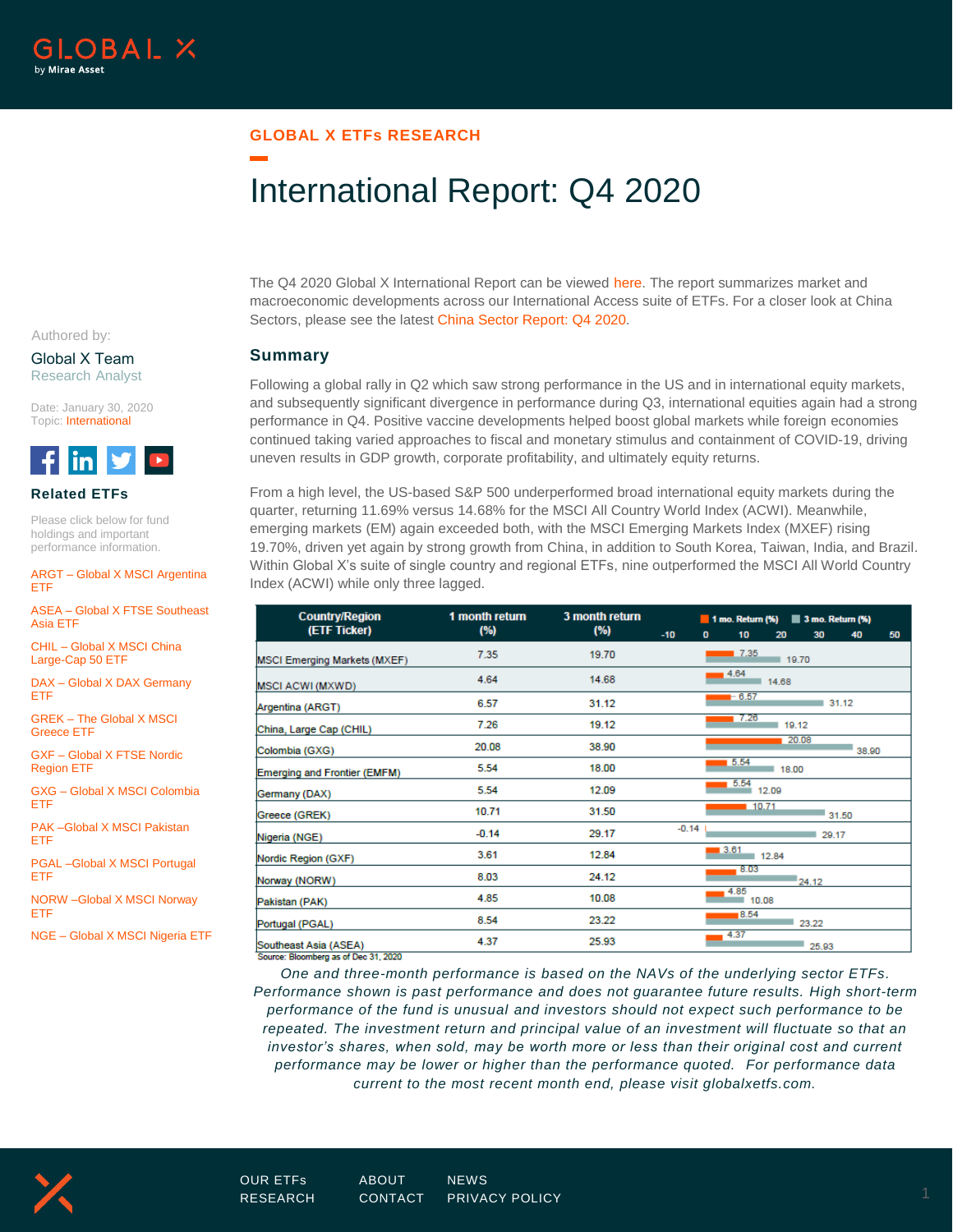

|                                                      | <b>Fund Information</b> |                       | Performance |                |                |                |                                                     |  |
|------------------------------------------------------|-------------------------|-----------------------|-------------|----------------|----------------|----------------|-----------------------------------------------------|--|
| All data as of 12/31/2020                            | <b>Expense Ratio</b>    |                       | 1 Year      | 3 Year         | 5 Year         | 10 Year        | <b>Annualized</b><br>since Fund<br><b>Inception</b> |  |
| Global X DAX Germany ETF<br>(DAX)                    | 0.46%/0.21%             | <b>NAV</b>            | 12.48%      | 2.25%          | 6.82%          |                | 5.74%                                               |  |
|                                                      |                         | <b>Market Price</b>   | 12.24%      | 2.18%          | 6.90%          |                | 5.62%                                               |  |
|                                                      |                         | DAX Index             | 13.68%      | 2.85%          | 7.55%          | L              | 6.65%                                               |  |
| Global X FTSE Nordic Region<br>ETF (GXF)             | 0.56%                   | <b>NAV</b>            | 26.53%      | 9.07%          | 8.04%          | 6.35%          | 8.67%                                               |  |
|                                                      |                         | <b>Market Price</b>   | 26.04%      | 8.99%          | 8.07%          | 6.26%          | 8.62%                                               |  |
|                                                      |                         | TN30XN Index          | 26.47%      | 10.08%         | 8.50%          | 6.51%          | 8.86%                                               |  |
|                                                      | 0.65%                   | <b>NAV</b>            | $-8.05%$    | $-2.45%$       | 5.82%          |                | 2.30%                                               |  |
| Global X FTSE Southeast Asia<br>ETF (ASEA)           |                         | <b>Market Price</b>   | $-784%$     | $-2.62%$       | 6.15%          |                | 2.35%                                               |  |
|                                                      |                         | TAS40NU Index         | $-748%$     | $-1.80%$       | 6.54%          |                | 2.96%                                               |  |
| Global X MSCI Argentina ETF<br>(ARGT)                | 0.60%                   | <b>NAV</b>            | 14 82%      | $-4.01%$       | 11.90%         | $\overline{a}$ | 1.16%                                               |  |
|                                                      |                         | <b>Market Price</b>   | 14.61%      | $-4.04%$       | 11.73%         |                | 1.13%                                               |  |
|                                                      |                         | M1AAR5R Index         | 15.41%      | $-3.65%$       | 11.86%         | L              | 1.75%                                               |  |
| Global X MSCI China Large-<br>Cap 50 ETF (CHIL)      | 0.29%                   | <b>NAV</b>            | 35 44%      | $\overline{a}$ | $\overline{a}$ | $\overline{a}$ | 26.92%                                              |  |
|                                                      |                         | <b>Market Price</b>   | 34.59%      |                |                |                | 26.60%                                              |  |
|                                                      |                         | NU722331 Index        | 35.91%      | ä,             | ÷.             | L,             | 27.36%                                              |  |
| Global X MSCLColombia FTF<br>(GXG)                   | 0.62%                   | <b>NAV</b>            | $-15.36%$   | $-3.84%$       | 4.32%          | $-6.92%$       | 3.18%                                               |  |
|                                                      |                         | <b>Market Price</b>   | $-14.47%$   | $-3.72%$       | 4.36%          | $-6.90%$       | 3.19%                                               |  |
|                                                      |                         | M1CXGXB Index         | $-15.09%$   | $-3.45%$       | 4.78%          | $-6.18%$       | 4.03%                                               |  |
| Global X MSCI Greece ETF<br>(GREK)                   | 0.57%                   | <b>NAV</b>            | $-13.26%$   | $-3.17%$       | 3.48%          |                | $-4.59%$                                            |  |
|                                                      |                         | <b>Market Price</b>   | $-13.99%$   | $-3.81%$       | 3.62%          |                | $-4.71%$                                            |  |
|                                                      |                         | M1CXGXA Index         | $-12.73%$   | $-2.83%$       | 4 04%          | ÷              | $-3.72%$                                            |  |
| Global X MSCI Next Emerging<br>& Frontier ETF (EMFM) | 0.66%                   | <b>NAV</b>            | $-3.16%$    | $-4.89%$       | 4 63%          |                | $-1.32%$                                            |  |
|                                                      |                         | <b>Market Price</b>   | $-2.80%$    | $-4.41%$       | 4.98%          | ٠              | $-1.22%$                                            |  |
|                                                      |                         | NU722163 Index        | $-2.29%$    | $-4.15%$       | 5.44%          | ٠              | $-0.59%$                                            |  |
| Global X MSCI Nigeria ETF<br>(NGE)                   | 0.89%                   | <b>NAV</b>            | 16.08%      | $-6.79%$       | $-8.86%$       |                | $-13.56%$                                           |  |
|                                                      |                         | <b>Market Price</b>   | $-9.68%$    | $-14.71%$      | $-13.08%$      | L              | $-16.12%$                                           |  |
|                                                      |                         | M1ANI5R Index         | 18.91%      | $-4.40%$       | $-6.27%$       |                | $-11.45%$                                           |  |
| Global X MSCI Norway ETF<br>(NORW)                   | 0.50%                   | <b>NAV</b>            | 3.50%       | 2.29%          | 8.97%          | 1.38%          | 1.93%                                               |  |
|                                                      |                         | <b>Market Price</b>   | 2.78%       | 2.05%          | 8.79%          | 1.18%          | 1.82%                                               |  |
|                                                      |                         | M1NO5IM Index         | 3.85%       | 2.63%          | 9.27%          | 2.14%          | 2.50%                                               |  |
| Global X MSCI Pakistan ETF<br>(PAK)                  | 0.88%                   | <b>NAV</b>            | $-2.65%$    | $-12.08%$      | $-6.72%$       | L,             | $-7.98%$                                            |  |
|                                                      |                         | <b>Market Price</b>   | $-5.71%$    | $-13.08%$      | $-6.77%$       | ٠              | $-8.17%$                                            |  |
|                                                      |                         | <b>MXCXP25R Index</b> | $-1.12%$    | $-11.04%$      | $-5.05%$       |                | $-6.25%$                                            |  |
| Global X MSCI Portugal ETF<br>(PGAL)                 |                         | <b>NAV</b>            | 1.84%       | 1.06%          | 5.47%          | ä,             | $-0.86%$                                            |  |
|                                                      | 0.58%                   | <b>Market Price</b>   | 1.65%       | 1.02%          | 5.44%          |                | $-0.92%$                                            |  |
|                                                      |                         | <b>M1CXGXER</b> Index | 1.78%       | 1.05%          | 5.43%          |                | $-0.76%$                                            |  |

*(1) Fee waivers are contractual and in effect until at least March 1, 2021.* 

*The performance data quoted represents past performance. Past performance does not guarantee future results. The investment return and principal value of an investment will fluctuate so that an investor's shares, when sold or redeemed, may be worth more or less than their original cost and current performance may be lower or higher than the performance quoted. Returns for periods greater than one year are annualized. For performance data current to the most recent month end, please call 1-888-493-8631, or visit [www.globalxetfs.com](http://www.globalxetfs.com/).*

## **Notable Performers**

The Global X MSCI Colombia ETF (GXG) was the best performing single-country ETF within the International Access family, returning 38.90% during the quarter. Towards the end of October, EM equities began outperforming developed markets as commodity prices moved higher, US elections resulted in a Biden win – helping to improve trade prospects – and positive results came

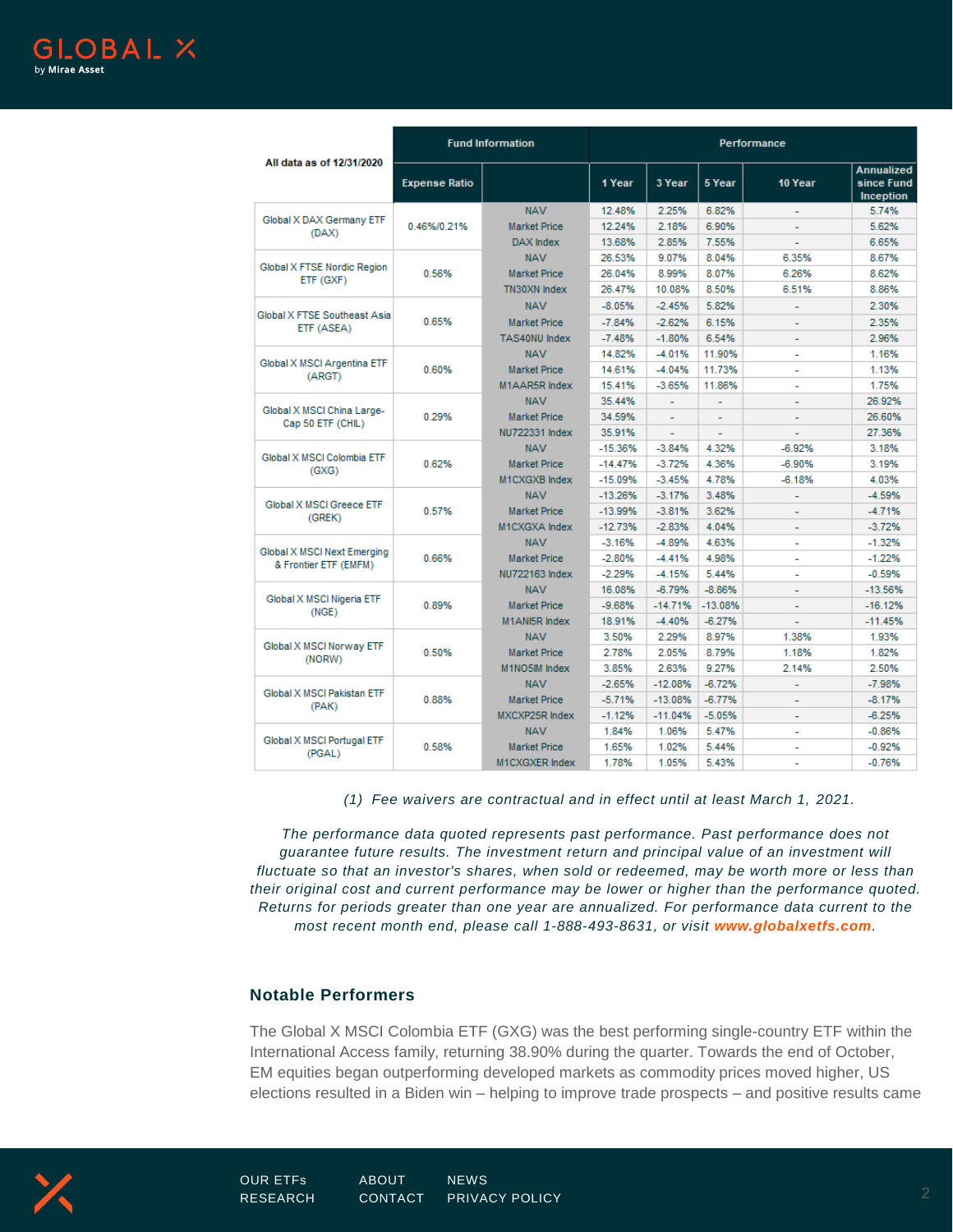

out around the Moderna and Pfizer vaccines. As a country that has arguably the strictest COVID-19 containment policies in Latin America, a major trading relationship with the US, and a high exposure to oil price movements, Colombia's equity markets benefitted from a trifecta of tailwinds during Q4.

Greece and Argentina were also among the top performing single-country ETFs for the quarter with the Global X MSCI Greece ETF (GREK) and Global X MSCI Argentina ETF (ARGT) returning 31.50% and 31.12% in Q4, respectively. In November, Greek bond yields fell below zero for the first time in history, marking a new stage in a domestic recovery interrupted by COVID-19. Negative yields, along with an upgrade from Moodys, and continued financial support from the EU, helped boost the Financials sector while developments related to the vaccine and an easing of lockdowns helped boost consumption.

In Argentina, all sectors performed positively in Q4 with e-commerce and internet service companies, alongside agricultural real estate firms leading in equity gains on the back of higher commodity prices and a breakthrough agreement with China licensing Argentine exporters to access the food-scarce market.

### **Laggards**

While all of Global X's single country and regional ETFs performed positively in Q4, the Global X MSCI Pakistan ETF (PAK) and the Global X Germany ETF (DAX) were the worst performers during the quarter, underperforming the ACWI with returns of 10.08% and 12.09% for the quarter, respectively.

Pakistani markets pulled back in Q4 after experiencing a sharp appreciation in Q3 when Pakistan secured a deal with China to distribute their vaccine. Lastly, Health Care companies fell out of favor alongside tech in Q4 in developed countries, dragging down equity performance in Germany.

## **Conclusion**

Throughout 2020, each countries' handling of the COVID-19 pandemic played a major role in their equity returns. Results from the fourth quarter only further reflect how unevenly markets were affected globally. And while their experiences with the initial outbreak was important, their response to market swings and COVID-19 resurgences was even more critical to stabilizing their longer-term recovery. Whereas some countries aggressively expanded their monetary and fiscal packages aimed to buffer the long-term economic impact of the virus and related lockdowns, others had less discretionary power. External factors, like the recovery in commodity prices, a renewed Chinese demand for imports, and US elections favoring the prospects of trade liberalization all helped international markets recover from a sharp sell-off earlier in the year. And with higher valuations, lower rates for longer, and less appetite for increased stimulus spending in the U.S., investors seem to be turning towards emerging markets for growth. Going into 2021, such macro developments could enable a virtuous cycle for emerging markets, as a depreciating dollar makes hard currency debt cheaper to service and free up capital to empower higher-growth projects.